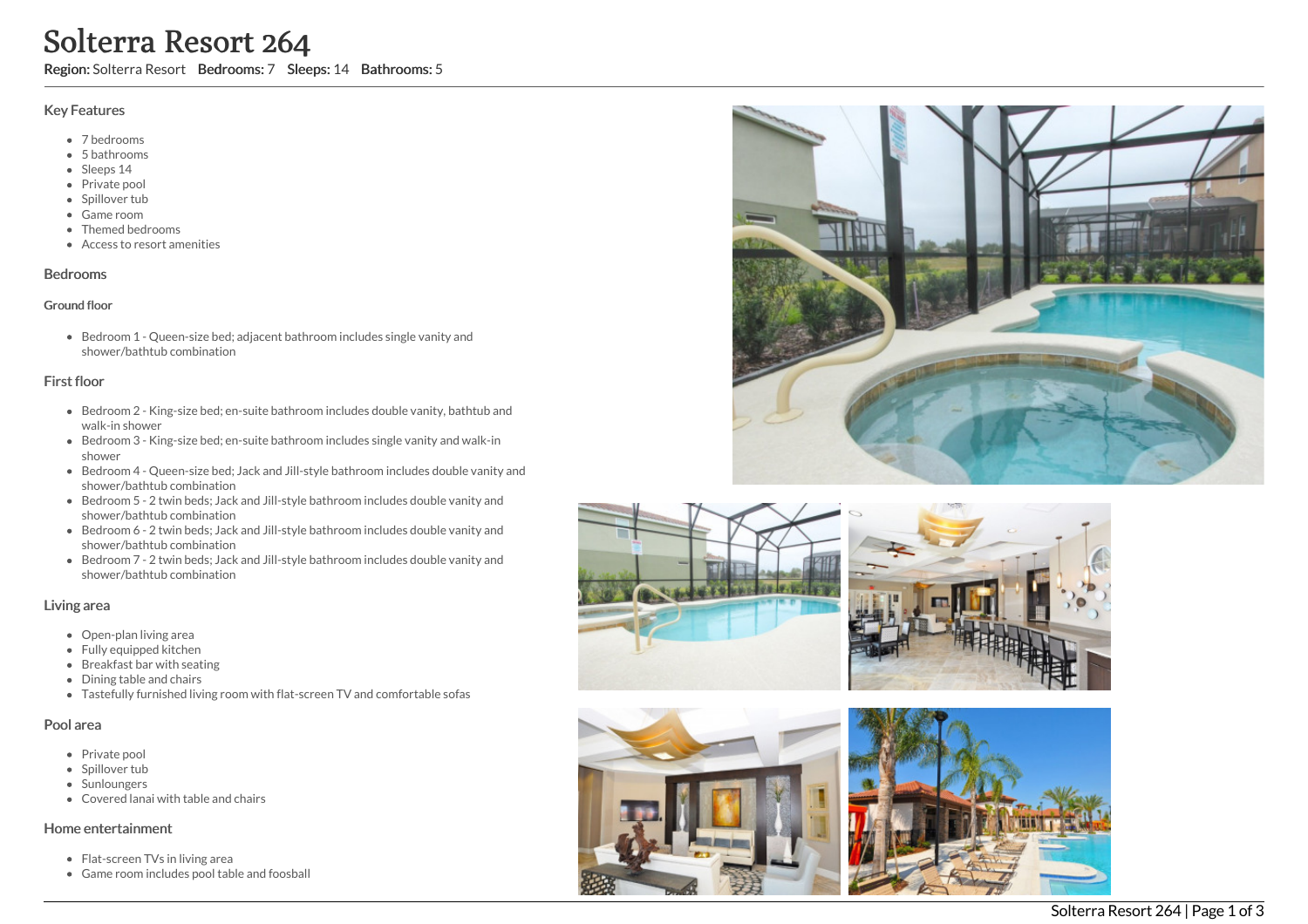### General

- Air conditioning throughout
- Complimentary wifi
- Bedding and towels included
- Private parking for up to 5 cars only

### Laundry room

- Washer and dryer
- $\bullet$  Iron and ironing board

# Children's equipment available for hire

- Crib
- Stroller
- $\bullet$  High chair
- Pack and play

# Resort Facilities

Situated in the Davenport area of Orlando, Solterra Resort is perfectly located just 15 miles from Disney World. Designed to be a tranquil and relaxing escape for the whole family, visitors to the resort will have full access to an amazing range of amenities throughout their stay. For guests who prefer to stay active, there is a fitness center on site, as well as a playground, games rooms and sports courts - challenge the family to a game of tennis before retiring to the pool. Here, you can swim in peace, relax with a cocktail in a private cabana or float down the lazy river soaking up the gorgeous Florida sun. At the heart of the resort, guests will find the Grand Clubhouse, the ideal location for reconnecting over a delicious dinner after a busy day exploring!

# Places of interest

- $\bullet$  Golf course  $\tilde{A}$ dâ.  $\neg$ â $\epsilon$ œ 7 miles
- Supermarket  $\tilde{A}$ ¢â,¬â€œ 3 mile
- Shopping mall  $\tilde{A} \notin \hat{a}$ ,  $\neg \hat{a} \notin \text{ce}$  3 miles
- $\bullet$  Disney World  $\tilde{A} \text{ and } \tilde{a} \in \mathbb{C}$  21 miles
- Seaworld  $\tilde{A}$ ¢â,¬â€œ 16 miles
- $\bullet$  Universal Studios  $\tilde{A} \triangleleft \hat{a}$ ,  $\neg \hat{a} \in \mathbb{C}$  21 miles
- Legoland  $\tilde{A} \notin \hat{a}$ ,  $\neg \hat{a} \notin \text{ce } 26$  miles
- $\bullet$  Beaches  $\tilde{A} \text{ and } \tilde{a} \in \mathbb{R}$  76 miles